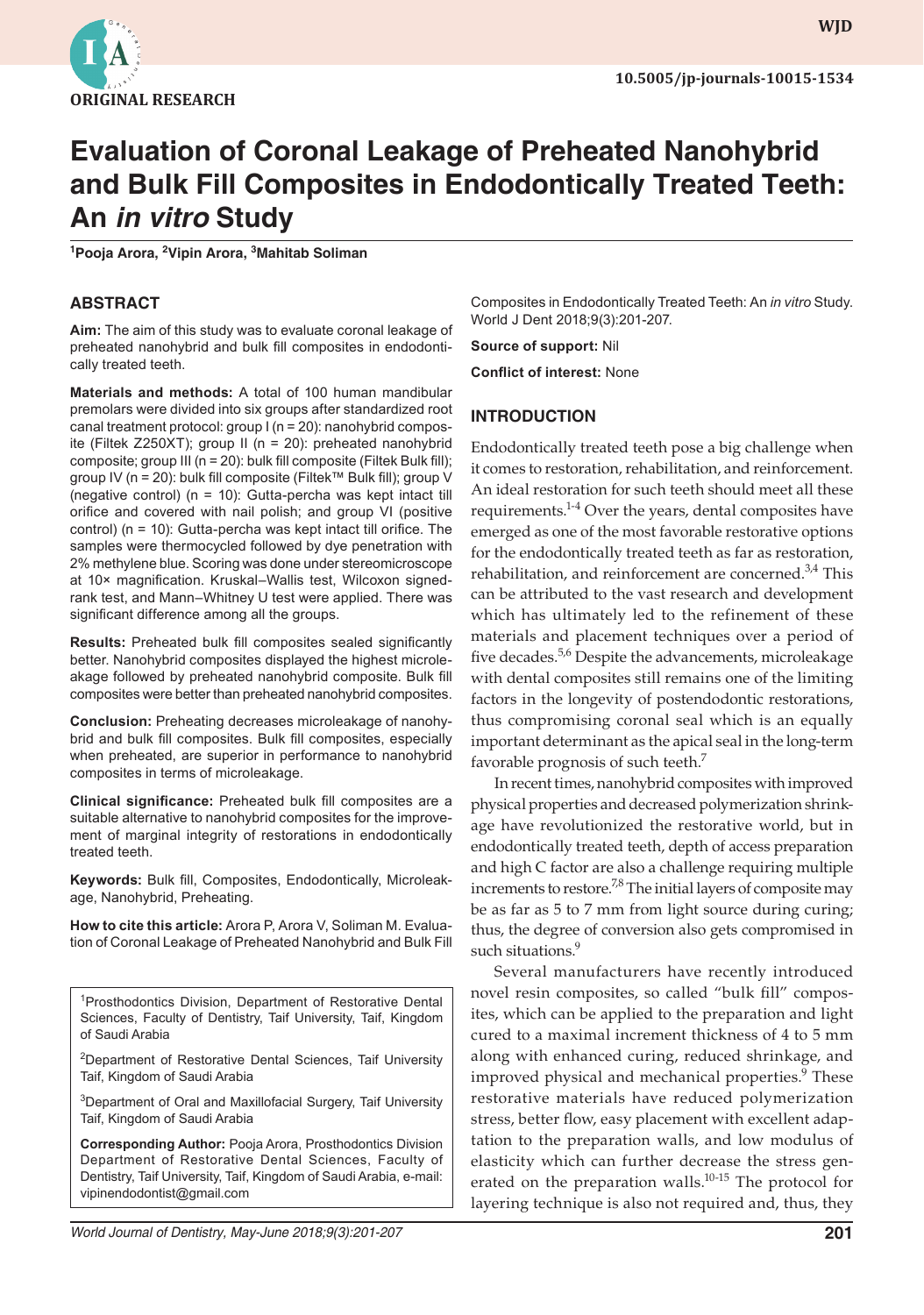#### *Pooja Arora et al*

have emerged as the most suitable alternative for the postendodontic restorations.9

Another recent trend involving the composites is preheating. As supported by published research, preheating of dental composites significantly reduces shrinkage force in high-viscosity bulk fill and conventional resin composites, while maintaining or increasing the degree of monomer conversion.16-30

With these advancements in materials and innovative techniques, such as preheating, composites have become even more promising materials for postendodontic restorations.

With this premise, the present study was undertaken to evaluate coronal leakage of preheated nanohybrid and bulk fill composites in endodontically treated teeth.

## **MATERIALS AND METHODS**

A total of 100 intact, human mandibular premolars with fully formed apices and free of caries, resorption, previous restorations, fracture, or structural deformities extracted recently for orthodontic treatment were selected for the study. The teeth were cleaned of biological debris and were stored in a solution of 1% chloramine-T until use for disinfection. Prior to the final selection, all teeth were examined by transillumination with 5× magnification for fractures/defects to eliminate such teeth from the study. The teeth were radiographed and those presenting with multiple canals, calcifications, or abnormal curvatures were not included.

The root canal treatment for all the teeth in the study was performed by the same researcher to reduce the operator variability. The standardized access was prepared with Endo access bur size 2 (Dentsply/Maillefer, Ballaigues, Switzerland) and Endo Z (Dentsply/Maillefer, Ballaigues, Switzerland) bur with cutting surface length: 9 mm; total length: 21 mm in a high-speed hand-piece under water spray. The burs were changed after every five preparation. The final dimensions of the preparation were kept as 2.5 mm buccolingually and 1 mm mesiodistally.

The root canal instrumentation technique for cleaning and shaping was performed by rotary ProTaper universal files by the same operator as described.

The access preparation was flooded with sodium hypochlorite 5.25% and a size 10 K-file (Dentsply/ Maillefer, Ballaigues, Switzerland) was inserted in each canal until it appeared at the foramen. The working length was established by subtracting 1 mm from this length. All teeth were prepared with ProTaper rotary files (Dentsply/Maillefer, Ballaigues, Switzerland). The cervical and middle thirds of all canals were prepared with the SX instrument. Thereafter, S1, S2, FI, F2, F3, and F4 files were used in sequence with parameters for torque and speed as recommended by the manufacturer. The rotary files were attached to an electric motor (X Smart, Dentsply/Maillefer, Ballaigues, Switzerland) at a speed and torque as recommended by the manufacturer and the automatic autoreverse function was also used. Between each rotary file, the root canal was irrigated by a 30-gauge side-vented needle with 5.25% NaOCl, and a #10 K-file was used to check the patency. The nickel–titanium files were replaced after every five instrumentations.

After the preparation, the root canals were irrigated with 5 mL 17% ethylenediaminetetraacetic acid solution for 30 seconds followed by 5 mL of 5.25% sodium hypochlorite. The last and final irrigation was done with normal saline. All teeth were instrumented in the same manner as described.

The root canals were dried with the matching size paper points and obturated with matching size guttapercha cone (Dentsply/Maillefer, Ballaigues, Switzerland) and AH Plus sealer (Dentsply/Maillefer, Ballaigues, Switzerland) by using single cone obturation technique. After obturation, the chamber was cleaned of all the residual sealer and the gutta-percha.

The samples were randomly divided into six groups. First four were experimental groups with 20 teeth and the fifth and sixth groups were control groups with 10 teeth each. The control group consisted of 10 positive and 10 negative controls. In all the groups undergoing the restorative procedures, manufacturer's instructions were followed.

The split-etch technique was used for etching in which etchant (Scotchbond, 3M™ ESPE™, St. Paul, Minnesota, USA) was applied for 15 seconds to enamel first followed by 15 seconds to dentin, so that the dentin was conditioned only for 15 seconds and enamel for 30 seconds.

The preheating of the composites was done in the modified wax melter filled with salt as used by Arora et al<sup>31,32</sup> and Arora et al<sup>33</sup> at 54°C. The syringe was placed in the wax melter and the temperature of the composite was confirmed with the help of a digital thermometer before use. The instruments for composite placement were also preheated at the same temperature to avoid heat  $loss<sup>31</sup>$  and minimal time was used to transfer the composite from the syringe to the preparation to further limit the heat loss. The manipulation was done immediately without any delay. The composite syringes were continuously kept in the preheating device till the completion of all the samples and were removed only for dispensing.

In all the samples, light curing for adhesive was done for 10 seconds and each increment was cured for 20 seconds with light-emitting diode (LED) curing light (Valo, Ultradent Products, Inc.) at an output of 1,000 mW/ cm<sup>2</sup> . The composition of materials used is summarized in Table 1.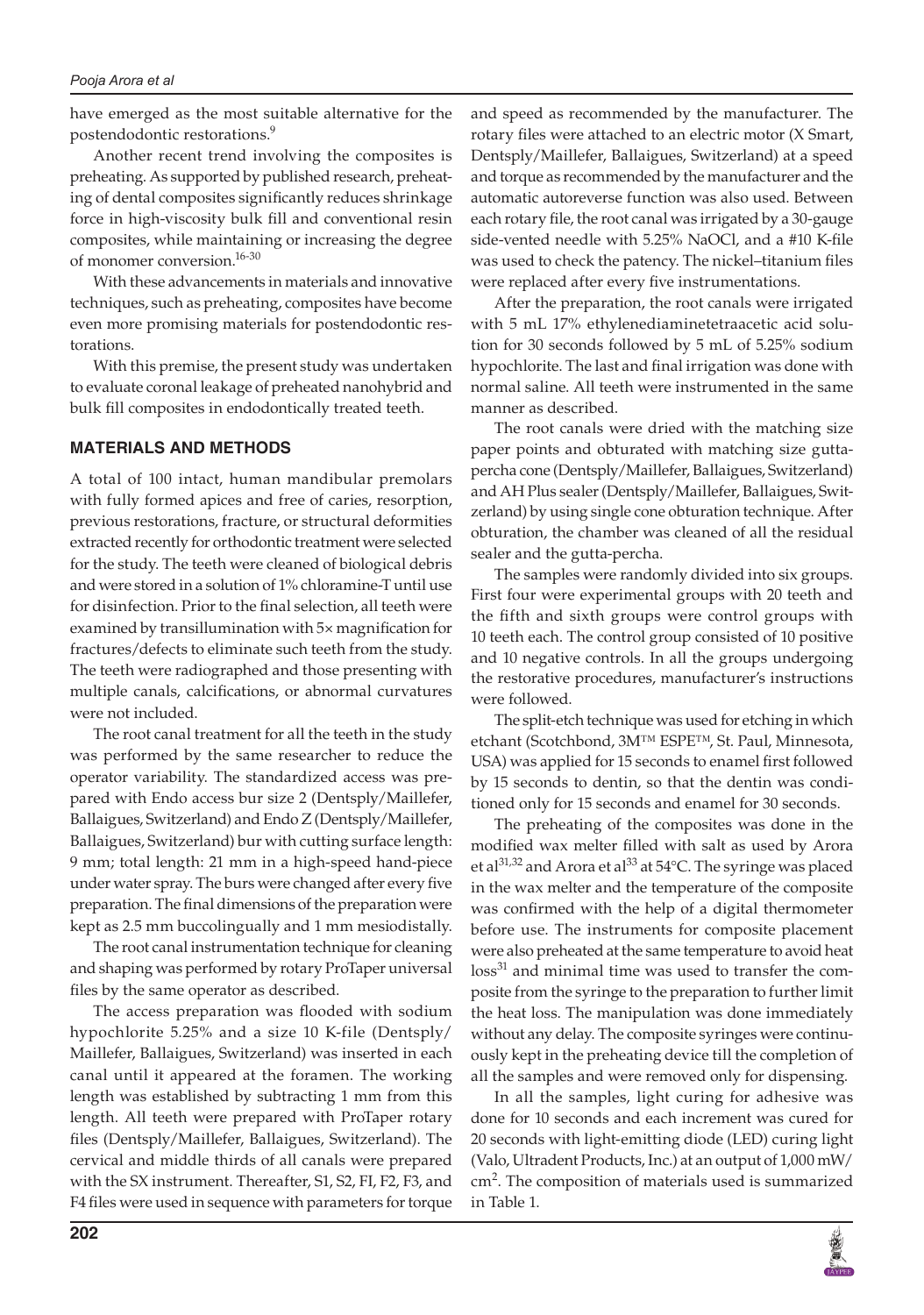| Material                                | Manufacturer                | Composition                                                   |  |  |  |  |
|-----------------------------------------|-----------------------------|---------------------------------------------------------------|--|--|--|--|
| Nanohybrid Composite Filtek             | 3M, ESPE, St. Paul, MN, USA | Bis-GMA, Bis-EMA, TEGDMA, PEGDMA, UDMA zirconia, silica       |  |  |  |  |
| $Z250$ (shade A2)                       |                             | $(82wt\%, 60 vol\%)$                                          |  |  |  |  |
| Bulk fill composite Filtek Bulk fill    | 3M, ESPE, St. Paul, MN, USA | AUDMA, UDMA and 1,12-DDDMA Ytterbium trifluoride,             |  |  |  |  |
| (shade A2)                              |                             | zirconia, silica (76.5% by weight, 58.4% by volume)           |  |  |  |  |
| Bonding agent Adper <sup>™</sup> Single | 3M, ESPE, St. Paul, MN, USA | Bis-GMA, HEMA, dimethacrylates, ethanol, water, a novel       |  |  |  |  |
| Bond 2                                  |                             | photoinitiator system and a methacrylate functional copolymer |  |  |  |  |
|                                         |                             | of polyacrylic and polyitaconic acids. 10% by weight of 5 nm  |  |  |  |  |
|                                         |                             | diameter spherical silica particles                           |  |  |  |  |

**Table 1:** Characteristics of the materials used in this study (as per the manufacturer)

GMA: Glycidyl methacrylate; HEMA: 2-Hdroxymethyl methacrylate; TEGDMA: Triethylene glycol dimethacrylate; PEGDMA: Poly(ethylene glycol) dimethacrylate

#### **Preparation of Samples for Experimental Groups**

- Group I: The access preparations after etching, rinsing, and drying with cotton pellets were applied with nanofilled Adper™ Single Bond 2 Adhesive (3M™ ESPE™, St. Paul, Minnesota, USA ) followed by light curing. Thereafter, preparation was restored with the nanohybrid composite (Filtek™ Z250XT, 3M™ ESPE™, St. Paul, Minnesota, USA) in 2 mm increments.
- Group II: The same procedure as group I except that the preparation was restored with the preheated nanohybrid composite.
- Group III: The same procedure as group I except that the preparation was restored with the bulk fill composite (Filtek™ bulk fill composite,3M™ ESPE™, St. Paul, Minnesota, USA) in two increments. The access preparation depth was measured and any depth more than 4 mm was first restored with the variable increment of 2 to 3 mm as per the sample to bring it to a depth so that the remaining depth is 4 mm for the second increment. Then, the 4 mm increment was placed as the final increment and light cured.
- Group IV: The same procedure as group I except that the preparation was restored with the preheated bulk fill composite.

#### **Preparation of Specimens for Control Groups**

- Group V (Negative): Gutta-percha was kept intact at the canal orifice of samples after obturation.
- Group VI (Positive): Gutta-percha was kept intact at the canal orifice of samples after obturation.

### **Preparation of Specimens for Dye Leakage Test**

After the root canal treatment and the restorations, all the teeth were stored in 100% humidity in an incubator for 48 hours to allow for the root canal sealer to set. The tooth apices were sealed with two layers of cyanoacrylate adhesive Thermocycling of the different groups was carried at 5°C and 55°C for 500 cycles with a dwell time of 30 seconds and transfer time of 15 seconds as per the International Standards Organization protocol.<sup>34</sup>

Subsequently, samples were coated with three layers of nail polish excluding the 1 mm area of access preparation. The negative control group, on the contrary, were coated with three coats of nail polish including the gutta-percha filled access preparation completely. The teeth were then immersed in 2% methylene blue dye for 24 hours. After 24 hours, the samples were rinsed in the running tap water and subsequently dried.

All teeth were sectioned longitudinally along their long axis with a diamond disk under water spray and both the sections of each sample were evaluated under a stereomicroscope (Motic SMZ-168, McDowell Avenue, Roanoke, VA) at 10× magnification. The photographs were also made. The degree of microleakage was scored by an endodontist in the occlusal margins.

Dye leakage was graded into following categories as per the following criteria:

- • No leakage: If leakage was not there and the dye never penetrated along the gutta-percha and pulp chamber
- Slight leakage: If leakage was just reaching the dentin
- Moderate Leakage: If leakage was reaching till the pulp chamber
- Extensive Leakage: If leakage was penetrating up to the floor of the pulp chamber and root canal

### **RESULTS**

### **Statistical Analysis**

Confidence interval was within the interval of 95%.

The degree of dye penetration for each group is presented in Table 2. When the scoring data from groups were compared for microleakage using Kruskal–Wallis test, there was a significant difference among the groups. Pairwise comparison was done using Wilcoxon signedrank test and Mann–Whitney U test (Table 3).

|                        |   | Microleakage scores |   |  |  |  |
|------------------------|---|---------------------|---|--|--|--|
| Groups                 |   |                     |   |  |  |  |
| Group $I(n = 20)$      |   | 3                   |   |  |  |  |
| Group II ( $n = 20$ )  |   | 9                   | հ |  |  |  |
| Group III ( $n = 20$ ) |   | 10                  |   |  |  |  |
| Group IV ( $n = 20$ )  | 9 | 9                   |   |  |  |  |
| Group V ( $n = 10$ )   |   |                     |   |  |  |  |
| Group VI $(n = 10)$    |   |                     |   |  |  |  |
|                        |   |                     |   |  |  |  |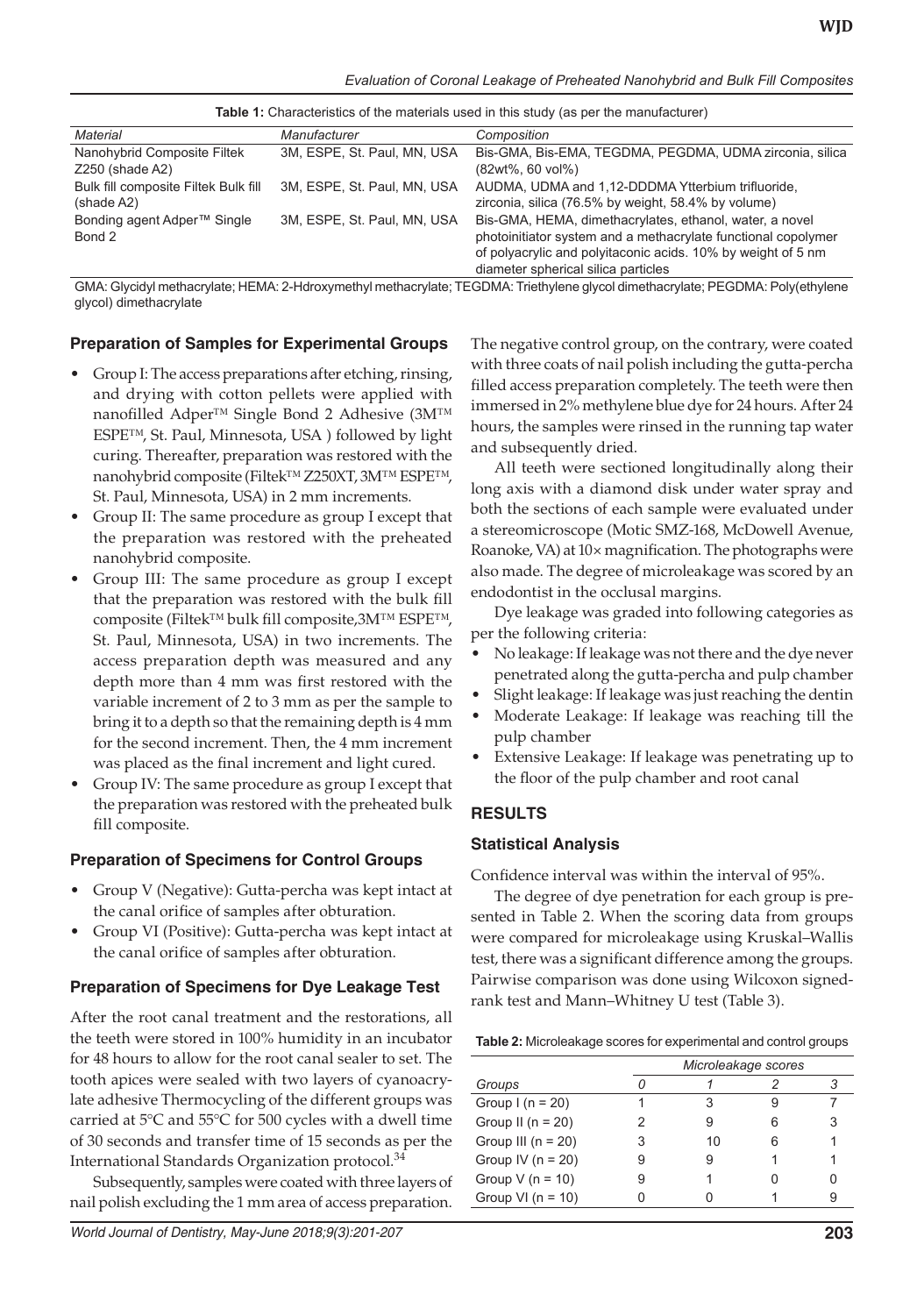#### *Pooja Arora et al*

| <b>Table 3:</b> Statistical difference of microleakage scores between experimental groups |          |          |          |           |          |           |  |  |
|-------------------------------------------------------------------------------------------|----------|----------|----------|-----------|----------|-----------|--|--|
| Experimental groups for comparison                                                        |          |          |          |           |          |           |  |  |
|                                                                                           | l vs II  | l vs III | l vs IV  | II vs III | II vs IV | III vs IV |  |  |
| Mann-Whitney U                                                                            | 124      | 94       | 52       | 170.5     | 100      | 121       |  |  |
| Wilcoxon W                                                                                | 334      | 304      | 262      | 380.5     | 310      | 331       |  |  |
| Z                                                                                         | $-2.161$ | $-3.015$ | $-4.142$ | $-0.859$  | $-2.88$  | $-2.303$  |  |  |
| p-value                                                                                   | 0.031    | 0.003    | < 0.001  | 0.39      | 0.004    | 0.021     |  |  |
| Significance $(p < 0.05)$                                                                 | S        |          | НS       | S         | S        | S         |  |  |

The statistical difference between all experimental, positive, and negative groups was significant. It was omitted from this table for simplification; S: Significant; HS: Highly significant

There was no dye penetration for teeth in the negative control group, whereas the positive control group showed dye penetration in all specimens. There was leakage in all experimental groups. When the groups were compared for microleakage using Kruskal–Wallis test, there was a significant difference among the groups with p<0.05. Groups I and IV displayed highly significant difference. All the preheated groups were better than the groups in which composite was used at room temperature. Bulk fill composites groups were better in performance than the nanohybrid composites.

Preheated bulk fill composites sealed significantly better than the other groups followed by bulk fill composite. Nanohybrid composite group displayed the highest microleakage followed by preheated nanohybrid composite group. Bulk fill composites were even better than preheated nanohybrid composites.

#### **DISCUSSION**

Dental composites have emerged as the most recommended materials for the reinforcing restoration of structurally compromised endodontically treated teeth.<sup>3-6</sup> The major factor limiting the use of dental composites for such restorations is the compromised coronal seal owing to the inherent polymerization shrinkage.<sup>7</sup>

With the fast pace of changing technology, new materials and techniques with the claims of decreased microleakage have flooded the dental field. These materials and techniques require rigorous academic research to verify the claims made by the manufacturer.

The conclusions of microleakage studies vary owing to the inability to control all the variables and inability to mimic the clinical conditions. Within the limits of the present study, it was attempted to standardize the parameters by strict and careful selection of the teeth, standardized access preparation, and strict adherence to the manufacturer's instructions. To best simulate the clinical oral conditions, thermocycling was undertaken. $33$ 

The dye penetration method was used in this study to assess microleakage. A plethora of studies have used methylene blue because it is inexpensive, easy to use and handle, has a high degree of staining, and molecular weight lower than bacterial toxins. Some academic researchers have suggested that this dye exhibits microleakage similar to butyric acid which is a microbial metabolic product.<sup>35</sup>

In the present study, bulk fill composites, whether preheated or not, were better in sealing as compared with the nanohybrid composites, and preheating improved sealing for both the tested composites.

The access preparations are deep and present a difficult situation for restorations as they have a high C factor.<sup>7</sup> The inherent challenges to bonding with dentin also pose a challenge. The nanohybrid composite used in our study when applied to the base of access preparation which was 6 to 7 mm deep posed a challenge to light curing at that depth leading to weak bond with the dentin in that region and the degree of conversion was also questionable.<sup>7,8</sup> Another factor, which can significantly affect the marginal microleakage is the distance between the light curing tip and the resin surface. When the distance between the curing light tip and the resin surface is more than 2 mm, the light intensity is significantly reduced. This can prevent polymerization of composite resin materials and compromising the bond between the adhesive and composite.<sup>8</sup>

On the contrary, the bulk fill composites with improved chemistry did well even without preheating when compared with nanohybrid composites in deep access cavities. Similar results were obtained by Van Ende et al<sup>7</sup> when they compared bulk fill composites with nanohybrid composites in preparations of different C factor. They found that bulk fill composites were better in performance as compared with other composites in cavities with more depth and high C factor.<sup>7</sup>

Regarding the improved chemistry of Filtek™ bulk fill posterior restorative as mentioned in the technical details by the manufacturer, it contains two novel methacrylate monomers which together can lower polymerization stress.<sup>36</sup> High molecular weight aromatic urethane dimethacrylate (AUDMA) reduces the number of reactive groups in the composite to moderately decrease volumetric shrinkage as well as increase the flexibility of the polymer matrix. Polymerization stress gets reduced with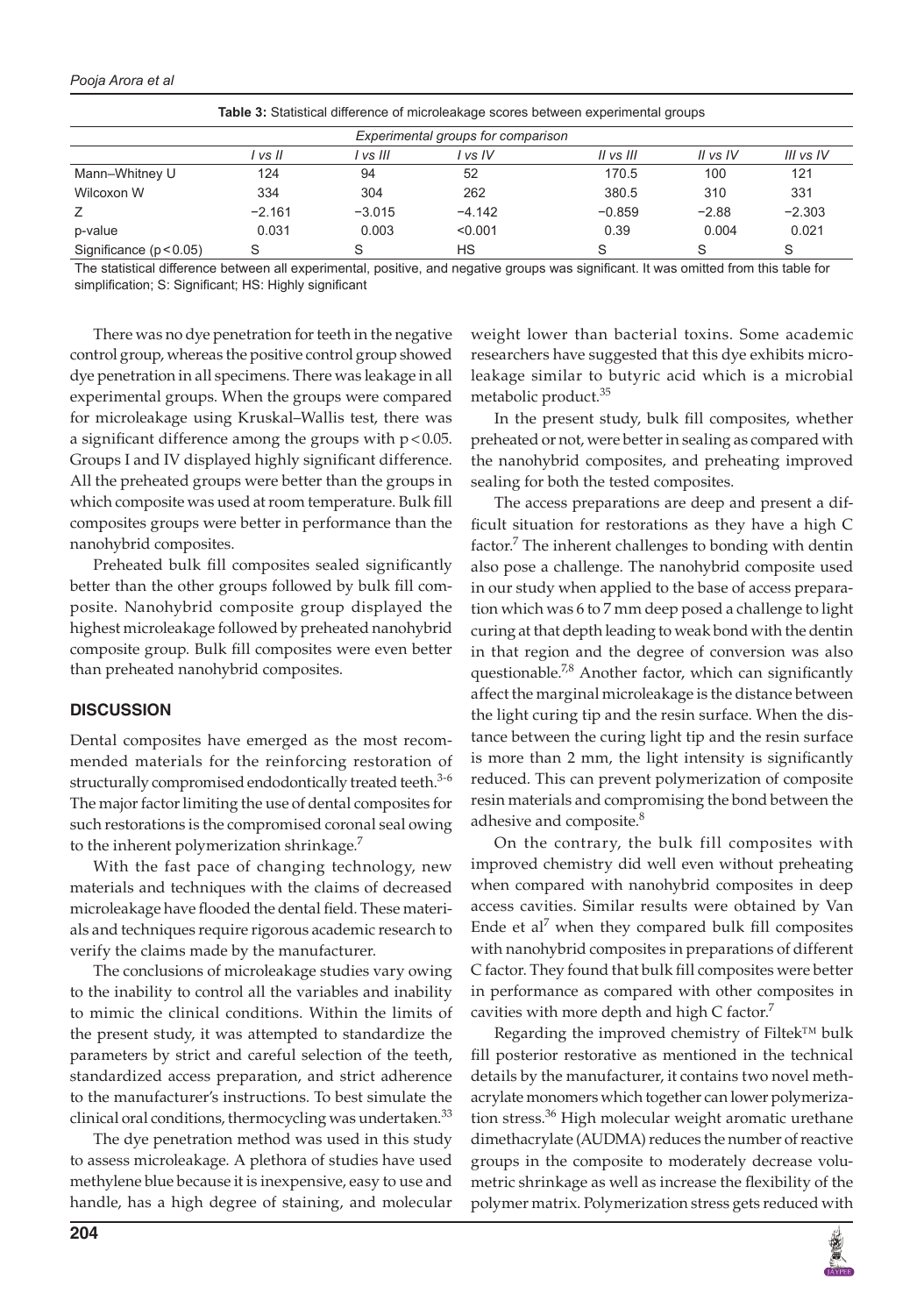this strategy. The second unique methacrylate (addition fragmentation monomers, AFMs) reacts with any methacrylate during polymerization, including the development of crosslinking in between resin chains. The AFM also has a third site which is reactive and breaks through during polymerization by fragmentation. This leads to stress relief in the developing matrix. The fragments after this still retain the ability to react with the reactive sites in the developing resin matrix. This leads to stress relief without affecting the properties of the composite. $36$ 

The 1,12-dodecanediol dimethacrylate (DDDMA) is a low-viscosity resin, fast cure with low exothermic reaction and low shrinkage. This is a high-modulus resin with good flexibility and the impact resistance is high. Urethane dimethacrylate (UDMA) also reduces the viscosity of the resin and its high molecular weight decreases the shrinkage while still forming a highly cross-linked structure.<sup>36</sup>

This improved chemistry not only helped in bulk curing but also helped to limit the polymerization shrinkage as depicted by less microleakage in our results.

Similar results with bulk fill composites presenting with improved marginal sealing and decreased microleakage were published by Guo et al,<sup>10</sup> Savadi Oskoee et al,<sup>11</sup> Agarwal et al,<sup>12</sup> Scotti et al,<sup>13</sup> Peutzfeldt et al,<sup>14</sup> and Orłowski et al.15

In all the groups with the preheating, the results were better than the composites used at the room temperature. Our results are in agreement with the previous published research related to preheating of composites and its beneficial effect on decreasing microleakage.<sup>16-30</sup> Preheating leads to reduced viscosity and improved flowability, leading to improved adaptation to walls of the preparation.<sup>18,19,27-29</sup> This results in decreased microleakage and improved durability of the restoration.<sup>27,28</sup> Preheating also enhances both radical and monomer mobility, postponing the start of vitrification to a later stage of the polymerization cycle.<sup>24,25</sup> Before vitrification, emerging shrinkage stresses so formed can be relieved by flow of resin and polymer chain relaxation of polymer chain in pregel phase, leading to lower shrinkage forces. A highly cross-linked polymer network with superior properties is formed because of improved polymerization rate with improved monomer conversion.<sup>16,20-23,30</sup>

In our study, group IV was best in performance in which preheating of bulk fill composites was done. The reason attributed to this observation could be due to the fact that preheating with the benefits of reduced viscosity and enhanced radical mobility further potentiated the effects of the polymerization modulators present in the bulk fill composites. This led to restorations with reduced microleakage even in the deeper access preparations. Similar results with potentiated effects of preheating of

bulk fill composites were also observed in the studies conducted by Theobaldo et al,<sup>37</sup> Tauböck et al,<sup>38</sup> Dionysopoulos et al,<sup>39</sup> and Dionysopoulos et al<sup>40</sup> who concluded that both the composite material and the precure temperature affect the shrinkage force formation. Preheating of bulk fill and other resin restorative composites prior to photoactivation decreases polymerization shrinkage without compromising the degree of conversion. Daronch et al<sup>21</sup> reported that preheating of composite allows for decreased light exposure time up to 75% and still resulting in similar or even better monomer conversion when compared with resin at room temperature with normal exposure time. This was an additional advantage in our study in which the preheating of bulk fill composites helped in improved the degree of conversion even when the access preparation was too deep and the light source was far away.

This study clearly indicates a case for the use of preheated bulk fill composites in deeper access preparations without compromising the marginal integrity of the restorations. There is not much research to support our study, as it is a relatively new concept and still some more clinical studies are needed to further validate our research.

# **CONCLUSION**

Within the limitations of the present study, it can be concluded that both the composite material and preheating affect microleakage in postendodontic restorations. Composite preheating prior to photoactivation decreases microleakage of nanohybrid and bulk fill composite restorations. Bulk fill composites are better than nanohybrid composites in reducing microleakage. Preheated bulk fill composites are comparatively much better than nanohybrid composites in reducing microleakage even in deeper access preparations of endodontically treated teeth.

## **Clinical Significance**

Composite preheating significantly reduces microleakage in restorations with bulk fill and nanohybrid composites. Bulk fill composites, preheated or used at room temperature, are better in performance than nanohybrid composites in terms of microleakage for the restoration of endodontically treated teeth presenting with deep access preparations.

# **ACKNOWLEDGMENTS**

Authors would like to thank the Deanship of Research, Taif University, Taif, Kingdom of Saudi Arabia for financially supporting this research through 2017 to 2018 grant for the research project number 14385923.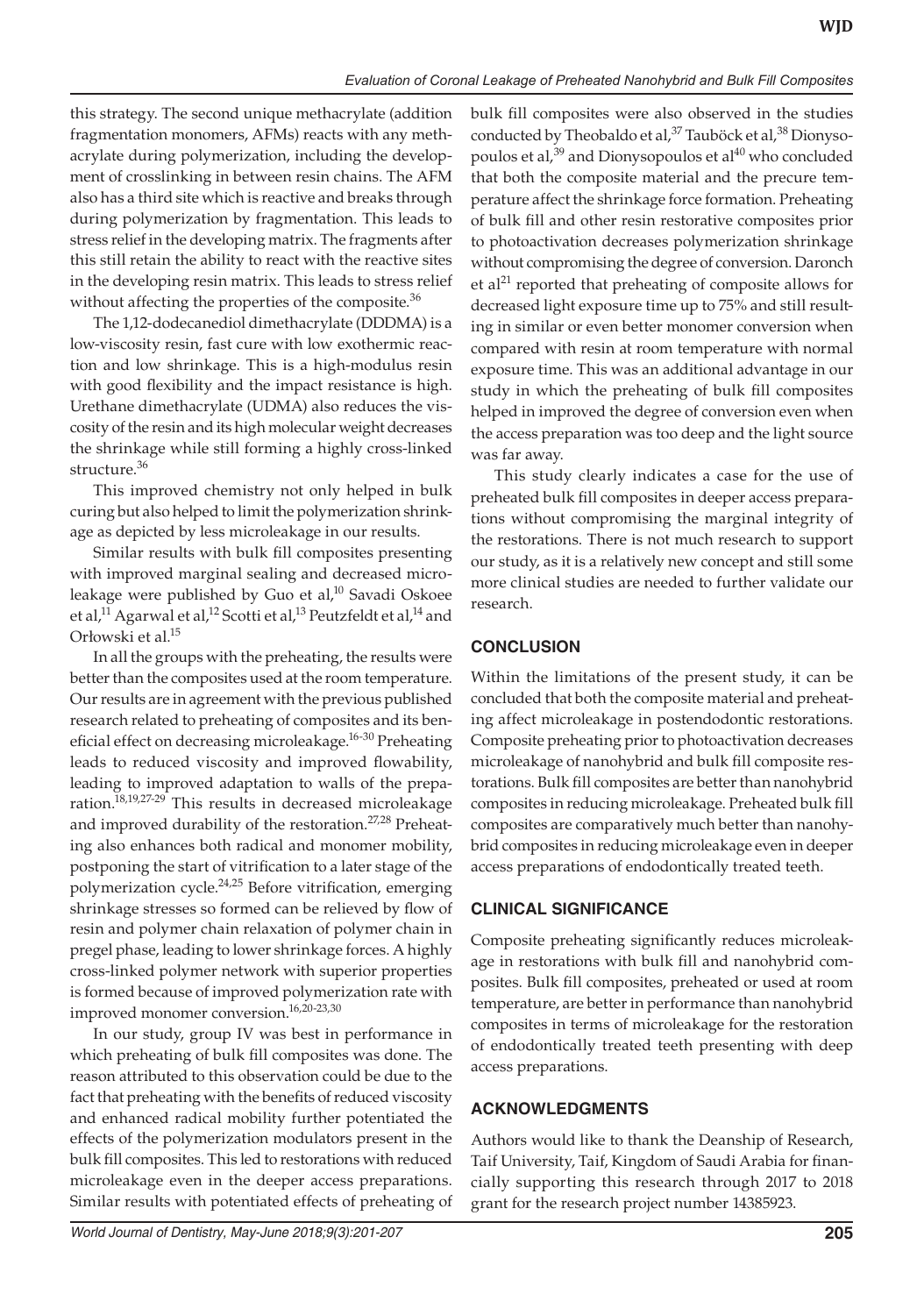## **REFERENCES**

- 1. Arora V, Yadav MP, Singh SP, Arora P, Choudhary P. Effect of adhesive obturation and post obturation monoblock systems on reinforcement of peri-cervical dentin (PCD). Int J Biotech Trends Tech 2015 Jan-Mar;8(1):1-6.
- 2. Arora V, Yadav MP, Singh SP. Peri-cervical dentin (PCD): a new paradigm for endodontic success. Global J Res Anal 2015 Jul;4(7):490-493.
- 3. Arora V, Yadav MP, Singh SP, Arora P, Aggarwal A. Comparative evaluation of post obturation materials on reinforcement of peri-cervical dentin (PCD)—an *in vitro* study. Int J Tech Enh Emer Eng Res 2015;3(2):39-43.
- 4. Arora V, Nikhil V, Suri NK, Arora P. Reinforcement of flared root canals with fiber post & auxillary prepolymerised nanohybrid composite posts: a clinical report. Int J Inn Res Sci Eng Tech 2013 Dec;2(12):7210-7213.
- 5. Baroudi K, Mahmoud S. Improving composite resin performance through decreasing its viscosity by different methods. Open Dent J 2015 Jun;9:235-242.
- 6. Gillen BM, Looney SW, Gu LS, Loushine BA, Weller RN, Loushine RJ, Pashley DH, Tay FR. Impact of the quality of coronal restoration versus the quality of root canal fillings on success of root canal treatment: a systematic review and meta-analysis. J Endod 2011 Jul;37(7):895-902.
- 7. Van Ende A, De Munck J, Van Landuyt KL, Poitevin A, Peumans M, Van Meerbeek B. Bulk-filling of high C-factor posterior cavities: effect on adhesion to preparation-bottom dentin. Dent Mater 2013 Mar;29(3):269-277.
- 8. Ernst CP, Meyer GR, Muller J, Stender E, Ahlers MO, Willershausern BJ. Depth of cure of LED vs QTH light-curing devices at a distance of 7 mm. J Adhes Dent 2004 Summer;6(2): 141-150.
- 9. Van Ende A, De Munck J, Lise DP, Van Meerbeek B. Bulk-fill composites: a review of the current literature. J Adhes Dent 2017;19(2):95-109.
- 10. Guo Y, Landis FA, Wang Z, Bai D, Jiang L, Chiang MY. Polymerization stress evolution of a bulk fill flowable composite under different compliances. Dent Mater 2016 Apr;32(4):578-586.
- 11. Savadi Oskoee S, Bahari M, Jafari Navimipour E, Ajami AA, Ghiasvand N, Savadi Oskoee A. Factors affecting marginal integrity of class II bulk fill composite resin restorations. J Dent Res Dent Clin Dent Prospects 2017 Spring;11(2):101-109.
- 12. Agarwal RS, Hiremath H, Agarwal J, Garg A. Evaluation of cervical marginal and internal adaptation using newer bulk fill composites: an in vitro study. J Conserv Dent 2015 Jan-Feb;18(1):56-61.
- 13. Scotti N, Comba A, Gambino A, Paolino DS, Alovisi M, Pasqualini D, Berutti E. Microleakage at enamel and dentin margins with a bulk fills flowable resin. Eur J Dent 2014 Jan;8(1):1-8.
- 14. Peutzfeldt A, Mühlebach S, Lussi A, Flury S. Marginal gap formation in approximal "bulk fill" resin composite restorations after artificial ageing. Oper Dent 2018 Mar-Apr;43(2):180-189.
- 15. Orłowski M, Tarczydło B, Chałas R. Evaluation of marginal integrity of four bulk fill dental composite materials: in vitro study. Sci World J 2015;2015:701262.
- 16. Lucey S, Lynch CD, Ray NJ, Burke FM, Hannigan A. Effect of preheating on the viscosity and microhardness of a resin composite. J Oral Rehabil 2010 Apr;37(4):278-282.
- 17. Deb S, Di Silvio L, Mackler HE, Millar BJ. Pre-warming of dental composites. Dent Mater 2011 Apr;27(3):e51-e59.
- 18. Wagner WC, Asku MN, Neme AM, Linger JB, Pink FE, Walker S. Effect of preheating resin composite on restoration microleakage. Oper Dent 2008 Jan-Feb;33(1):72-78.
- 19. Elsayad I. Cuspal movement and gap formation in premolars restored with preheated resin composite. Oper Dent 2009 Nov-Dec;34(6):725-731.
- 20. Fróes-Salgado NR, Silva LM, Kawano Y, Francci C, Reis A, Loguercio AD. Composite preheating: effects on marginal adaptation, degree of conversion and mechanical properties. Dent Mater 2010 Sep;26(9):908-914.
- 21. Daronch M, Rueggeberg FA, De Goes MF. Monomer conversion of preheated composite. J Dent Res 2005 Jul;84(7):663-667.
- 22. El-Korashy DI. Post-gel shrinkage strain and degree of conversion of preheated resin composite cured using different regimens. Oper Dent 2010 Mar-Apr;35(2):172-179.
- 23. Daronch M, Rueggeberg FA, De Goes MF, Giudici R. Polymerization kinetics of preheated composite. J Dent Res 2006 Jan;85(1):38-43.
- 24. Muñoz CA, Bond P, Sy-Muñoz J, Tan D, Peterson J. Effect of preheating on depth of cure and surface hardness of lightpolymerized resin composites. Am J Dent 2008 Aug;21(4): 215-222.
- 25. Uctasli MB, Arisu HD, Lasilla LV, Valittu PK. Effect of preheating on the mechanical properties of resin composites. Eur J Dent 2008 Oct;2(4):263-268.
- 26. Goncalves F, Azevedo CL, Ferracane JL, Braga RR. BisGMA/ TEGDMA ratio and filler content effects on shrinkage stress. Dent Mater 2011 Jun;27(6):520-526.
- 27. Alizadeh Oskoee P, Pournaghi Azar F, Jafari Navimipour E, Ebrahimi Chaharom ME, Naser Alavi F, Salari A. The effect of repeated preheating of dimethacrylate and silorane-based composite resins on marginal gap of class V restorations. J Dent Res Dent Clin Dent Prospects 2017 Winter;11(1): 36-42.
- 28. dos Santos RE, Lima AF, Soares GP, Ambrosano GM, Marchi GM, Lovadino JR, Aguiar FH. Effect of preheating resin composite and light-curing units on the microleakage of Class II restorations submitted to thermocycling. Oper Dent 2011 Jan-Feb;36(1):60-65.
- 29. Sharafeddin F, Motamedi M, Fattah Z. Effect of preheating and precooling on the flexural strength and modulus of elasticity of nanohybrid and silorane-based composite. J Dent (Shiraz) 2015 Sep;16(3 Suppl):224-229.
- 31. Arora V, Arora P, Al Shammrani A, Fahmi MK. A new, simple and innovative technique for preheating/pre-warming of dental composite resins in thermal assisted light polymerization technique. J Dent Oral Biol 2017 Jul;2(9):1-2.
- 32. Arora V, Arora P, Al Shammrani A, Fahmi MK. Devices & methods for preheating/pre-warming dental resin composites: a critical appraisal. Int J Oral Health Med Res 2017 Jul-Aug;4(2):52-55.
- 33. Arora P, Arora V, Al Shammrani A, Fahmi MK. Innovatively modified glass bead sterilizer for preheating/prewarming of dental composite resins. Acta Scientific Dent Sci 2017  $\text{Id}:1(2):31-34.$
- 34. Morresi AL, D'Amario M, Capogreco M, Gatto R, Marzo G, D'Arcangelo C, Monaco A. Thermal cycling for restorative materials: does a standardized protocol exist in laboratory testing? A literature review. J Mech Behav Biomed Mater 2014 Jan;29:295-308.
- 35. Camps J, Pashley D. Reliability of the dye penetration studies. J Endod 2003 Sep;29(9):592-594.